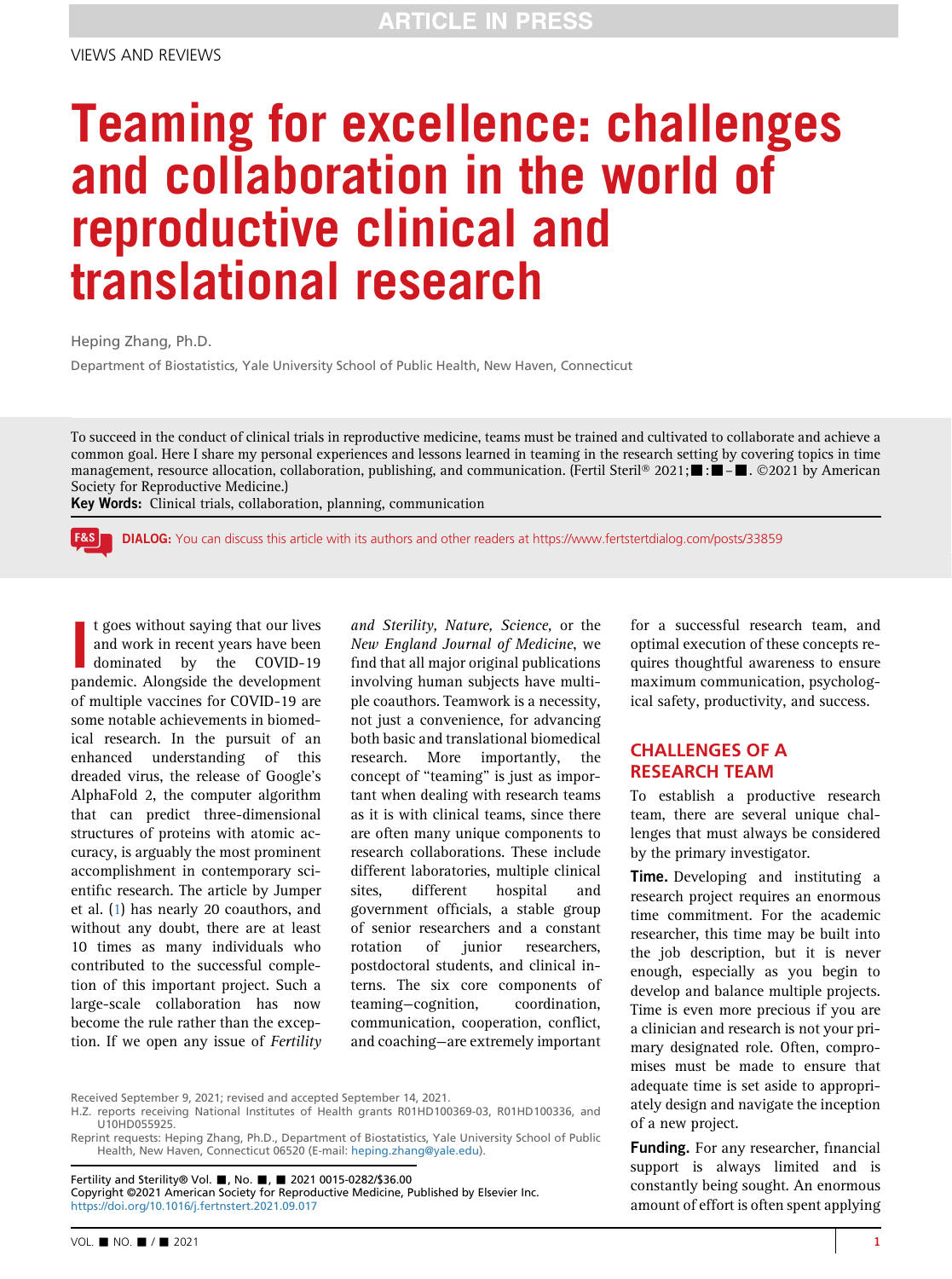## **ARTICLE IN PRESS**

#### VIEWS AND REVIEWS

for grants and searching for philanthropy to help keep projects moving. Often, funding is directed to a specific project or end point, whereas some monies are earmarked for the general goals of the research laboratory, giving the investigators more latitude in dispensing funds where they are needed most.

Team collaboration. Productive research, like any other team effort, depends on the motivation and expertise of its members, but also on the culture, diversity, and psychological well-being created in the laboratory. Reinforcing the laboratory's objectives yet understanding the goals and motivations of each of the team's members is critical. Dealing with outside influences, such as the National Institutes of Health (NIH), the Institutional Review Board, and others, as well as working with site investigators as part of a multicenter project, requires a primary investigator to be fluent in the "art of teaming.''

Publishing. All research efforts rely on conducting experiments, generating meaningful results, and publishing these results. The initial effort that goes into designing a study appropriately, establishing authorship, and keeping people on task is often rewarded with quality research and meaningful results. Quality research not only investigates issues at hand, but also tries to anticipate questions or ideas that will occur later and be more relevant when a project is actually completed.

#### TEAMING WITH THE NATIONAL INSTITUTES OF HEALTH

The NIH have numerous funding mechanisms. My own ''teaming'' experience has been with NIH grants funded through Research Project Cooperative Agreements (U01) and Cooperative Clinical Research Cooperative Agreements (U10). These U mechanisms are cooperative agreements between the NIH and recipient institutions. There are at least two notable distinctions from some of the more common investigator-initiated mechanisms, such as the Research Project Grant Program (R01). First, these are generally requests for applications that are issued by the NIH with specific goals and overall budgets. Second, NIH program officials and/or project scientists who are the driving force for the requests for applications also participate in the daily operation of the activities and may provide real-time guidance or supervision of the studies. Multiple elements of teaming are embraced when working directly with scientists and/or officials of the NIH, including cooperation, communication, and cognition.

To expand further on the above example of cognition, I refer to the ability to understand that these governmental agencies not only have their research end points, but also have other groups looking over their shoulder to ensure that their funds are used wisely, projects are being completed, and their agenda is being completed. It is critical that they become your allies, as they usually are, and they are often embraced as key members of the team. The goals of the researcher and the NIH official are the same, and the opportunity to directly address any conflict directly with your funding source should really be seen as an opportunity to

ensure consistency with the research goals and psychological safety. To have the NIH program and project officials act as advocates for our research and to partner with NIH project scientists to offer scientific and clinical direction has been one of my most rewarding experiences as the principal investigator (PI) of multiple funded projects.

Within the U mechanisms, there are critical differences among them. A major difference between U01 and U10 is that U01 is usually designed for one funding cycle, whereas U10 is open for future renewals. It is more difficult to develop productive teams when your major funding source is only guaranteed for one cycle. Diversity should always be encouraged and embraced by a research laboratory. Differences in culture, background, experience, and expertise often become vital to a laboratory's success. Diversity also comes with unique challenges. It can take time to develop technical expertise, knowledge of a research topic, and clear channels of communication and mutual respect. It takes a village to keep everyone motivated and working toward a common goal for an extended period of time. Under the U01 mechanism, a team is usually disassembled right at the moment that it reaches its maximum efficiency.

#### EXAMPLES OF RESEARCH TEAMING

In 2005, I had the privilege of serving as a PI for the first time, on the data management, statistics, and informatics core for the Genomic and Proteomic Network (GPN) for Preterm Birth Research [\(2\)](#page-4-1). Although it is called a "core," it was in essence a typical data coordinating center. It was funded through U01 by the Eunice Kennedy Shriver National Institute of Child Health and Human Development (NICHD). The GPN consisted of three clinical centers, each led by a maternal-fetal medicine expert, a genotyping core also led by a maternal-fetal medicine expert, and my core. The Steering Committee (SC) was also led by a maternal-fetal medicine expert. One of the two NICHD program officials was again a maternal-fetal medicine expert. What was distinctly missing on the GPN team was a human geneticist who could have anticipated the need for validation studies and advised the rest of the SC members in planning and designing such studies before we exhausted our resources and time. Importantly, after realizing the importance of a validation study, the GPN investigators were able to obtain additional samples from other networks. However, our genotyping core was unable to obtain viable signals from the most promising single-nucleotide polymorphisms. When we identified a second facility to regenotype the validation samples, we found that those samples were exhausted. This missed opportunity underscores the importance of having the right experts from the outset to lead different teams and complement each other.

In 2007, my team was fortunate again to assume responsibility for the NICHD-funded Reproductive Medicine Network (RMN). From the perspective of team building and resources, it was vital to have an existing team. We had several years of experience working together. With two networks to coordinate, we had more resources and were able to hire more staff to cross-cover our activities. The RMN was funded by the U10 mechanism, which left the door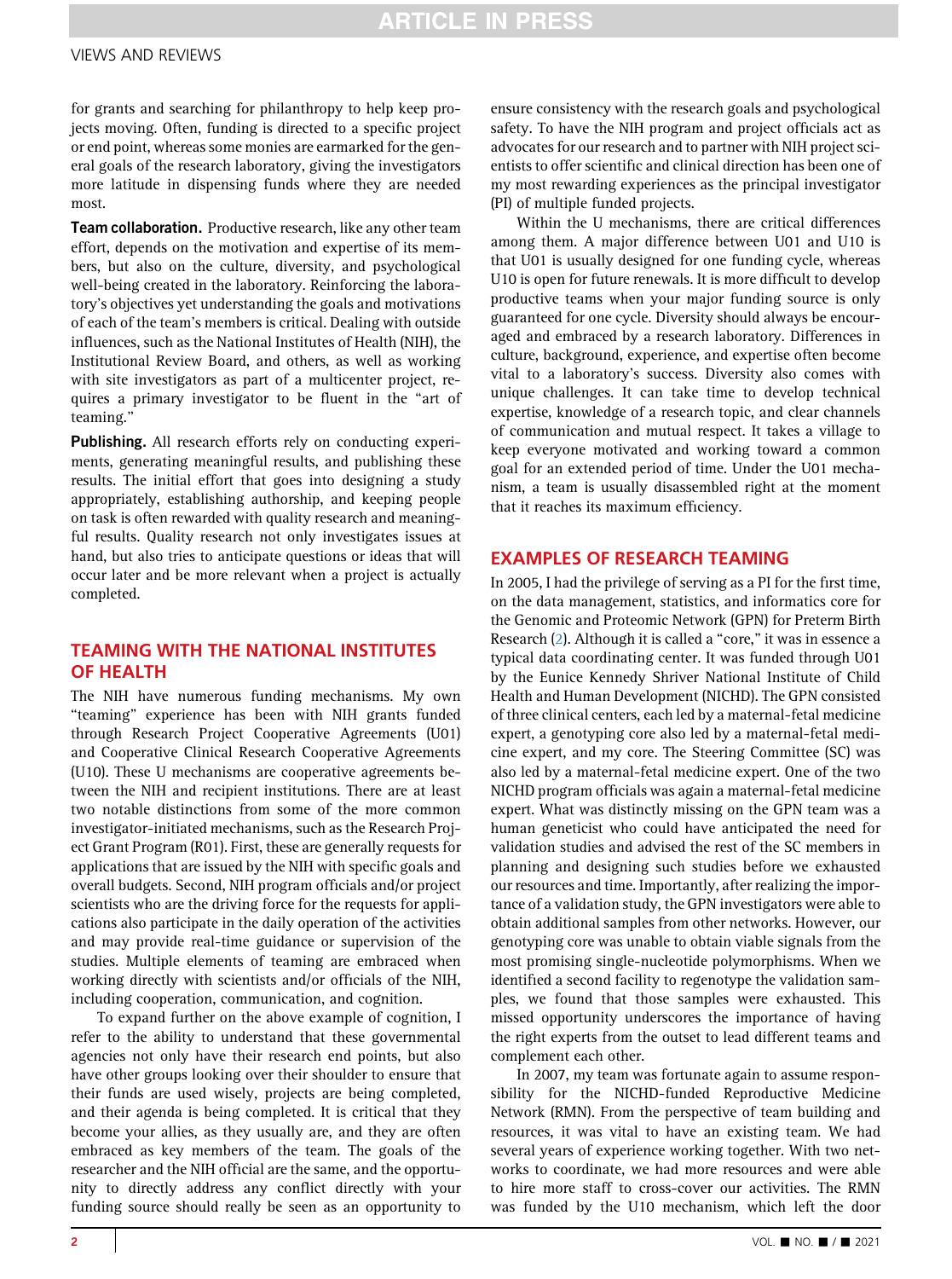open for future funding cycles, and in fact, we successfully competed for a renewal. It was much easier to attract and motivate staff if a long-term career opportunity existed, and the quality of their contributions directly affected the chance of renewal. This, however, changed again in 2017 when the NICHD withdrew funding from the RMN, and the resources were used to create a new program. Because a successful clinical trial involves many medical, statistical, operational, and regulatory issues, it takes years for a research staff to become familiar with best practices for clinical and collaborative research. Although it is clear that the NIH's initiatives will change over time, the importance of continuity of a team can sometimes be overlooked, as a robust program such as the RMN is closed and another is initiated.

With the GPN, the goal was specific, but the hypotheses were not; we did not know in advance what genetic variants would be associated with spontaneous preterm birth. In fact, when the GPN was initiated, we did not even know what genotyping platform to use and what the predicted cost would be. In contrast, the goal of the RMN was broadly defined for improving the treatments for infertility patients, but the hypotheses were specific once we determined which clinical trials to conduct. The latter specificity was critical in our planning. With this information in hand, we were able to project how many patients were likely needed and what the budget would be for the participants. We were able to allocate reasonable resources to complete all trials. This ability to project and allocate resources was the first step in our success. By constant communication and collaboration, I was able to work with the NICHD program and project officials to ensure that the committed funds were always there.

During the first iteration of the RMN, we completed three clinical trials. The first was the Pregnancy in Polycystic Ovary Syndrome II (PPCOS II) trial [\(3](#page-4-2), [4](#page-4-3)). The Assessment of Multiple Intrauterine Gestations from Ovarian Stimulation (AMIGOS) trial was our second study [\(5](#page-4-4), [6\)](#page-4-5). Recruitment for AMIGOS proceeded much more smoothly because of the inflow of research funds from the American Recovery and Reinvestment Act, which allowed us to provide for all patients' care for unexplained infertility. Our third completed trial was a physiologic oxygen (PhOx) study. We recruited 840 couples who underwent in vitro fertilization (IVF) procedures. Our goal was to compare live birth rates with two oxygen levels (5% and 20%) in the culture conditions, and we found that the live birth rates were similar. The PhOx trial is a perfect example of the obstacles to conducting an IVF trial in the United States. Trial recruitment was completed in 2013 and the database was locked in 2014, which was 6 or 7 years after the start of the first RMN iteration. It was evident that designing an impactful and programmatic IVF study was extraordinarily difficult. Another 6 or 7 years after the trial was completed, our study remains unpublished; editors and referees felt strongly about how they practiced IVF and how they interpreted the policies on IVF-related research. None of us anticipated the degree of controversy that the translation of our results into a publication would create.

During the second iteration of the RMN, we lost some clinical sites from our first phase and added some new sites. All members of the network competed on their own merits

VOL.  $\blacksquare$  NO.  $\blacksquare$  /  $\blacksquare$  2021 3

in the second iteration and were judged to an important extent on the quality of a proposed protocol that they would lead within the network. However, like other networks, the RMN functioned as a team with protocols modified and prioritized by the SC as well as by a peer advisory board (NIH study section). Some proposals may not have been considered by the peer reviewers to have sufficient merit when they stood alone, but the investigators could have made significant contributions within a team environment and as recruitment sites for the network. The ability, commitment, and environment to support a multicenter trial should be viewed as an important factor.

#### A MULTICENTER APPROACH TO TEAMING

How did an RMN clinical trial proceed from conception to completion? We shall see again the importance of experience and continuity of a team. The peer review by an NIH study section largely determined the composition of the RMN and was also an important consideration in the RMN's prioritization of which trials to implement. However, the RMN advisory board provided its own independent assessment and recommendation to the NICHD and the RMN SC, with information that the NIH study section did not have, namely, the composition of the RMN team. At this point, the RMN SC voted on a list of possible protocols and determined the order for prioritization. Before the voting, every clinical PI had the opportunity to make an appeal for his or her concept proposal in terms of its potential impact, his or her own experience, and the protocol's feasibility. Once a protocol was selected, the data coordinating center worked closely with the NICHD project scientist and the SC, especially the chair and the lead PI, to fully develop the study. Naturally, the lead PI had the highest stake. The presence of the NICHD project scientist, the SC chair, and the data coordinating center PI is vital to the ethical and daily operation of the RMN team. The relative impartiality of these leaders ensured that all members of the RMN worked toward the common goal, had an opportunity to voice their concerns and advocate for their research, and had the resources to fully implement their project within the confines of a dedicated team.

#### TEAMING ACROSS INTERNATIONAL **BOUNDARIES**

Designing and coordinating research in China, as with many other international collaborations, is associated with a cloud of ''untrustworthiness.'' This was particularly true for the first clinical trial in which I was involved in evaluating the role of acupuncture in improving the live birth rate among the patient population with polycystic ovary syndrome [\(7\)](#page-4-6). A great teaming method that I used was to communicate openly with the Chinese team regarding these challenges and address anxiety about dropouts, protocol deviations, and adverse events. I felt that these concerns would be reduced if the study design and protocol were as flawless as we could make them. Engaging my colleagues from China in discussion, giving them a forum to voice their concerns, and reminding them that even for the most experienced PIs and well-established research networks, it is almost impossible to run a trial as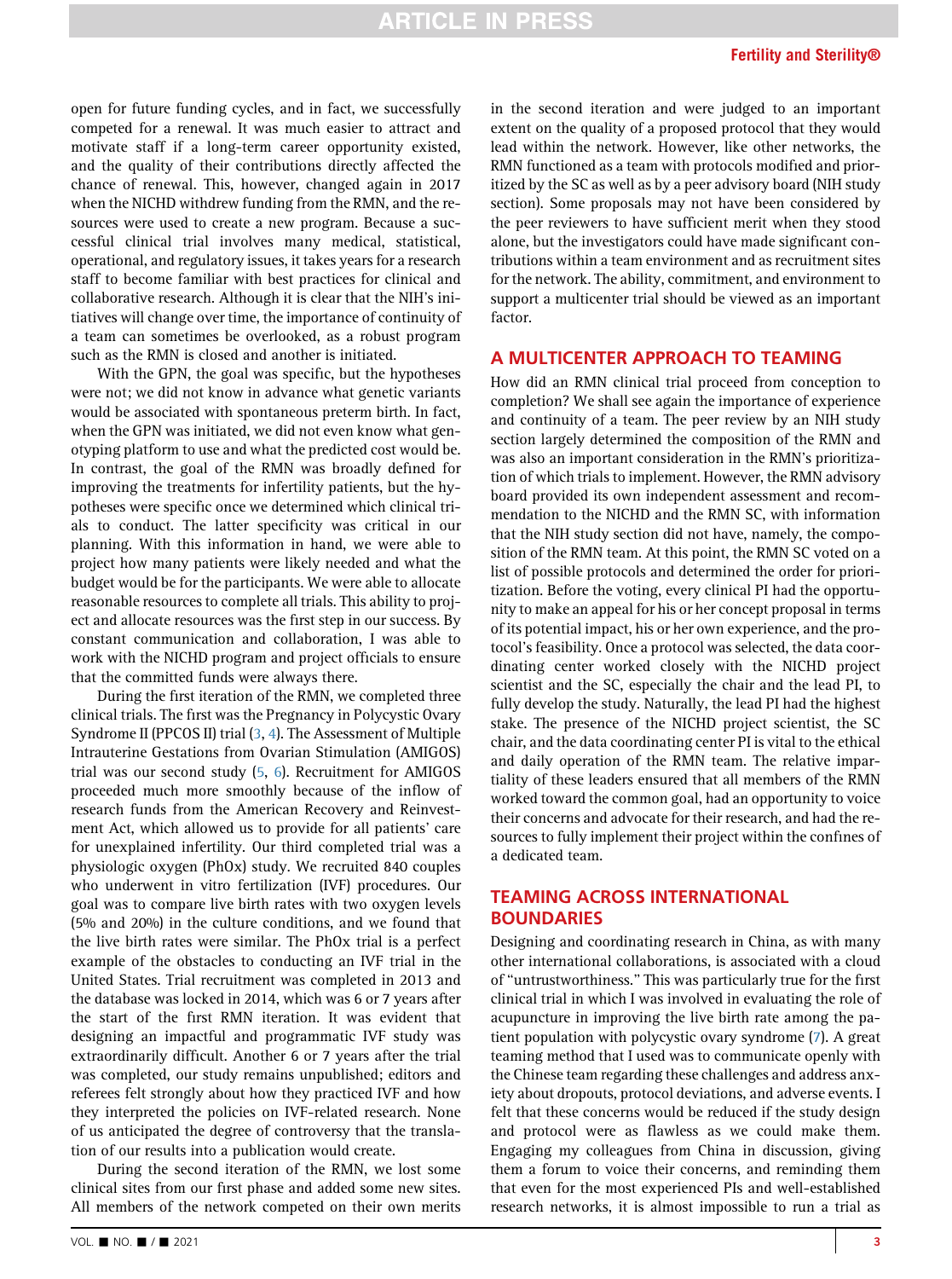## **ARTICLE IN PRESS**

#### VIEWS AND REVIEWS

perfectly as it was designed were important elements of our success. Once the research team realized these concerns and discussed them openly, it was easy for everyone to create protocols that would minimize scrutiny. Reporting of adverse events would be encouraged and transparent, allowing each researcher to understand this and avoid any issues moving forward. My previous experiences allowed me to coach them in a productive way. In the end, the quality of our study, even though we showed no improvement with acupuncture treatment, was received quite favorably. We successfully fostered a ''teaming'' approach to research with colleagues in China that helped to reduce researcher apprehension and eliminate a potential underlying perception of mistrust.

When we were provided with the opportunity to study acupuncture in China, there were undeniable interests in wanting acupuncture to have a positive effect. This profound bias required a great deal of coaching in order to educate my research colleagues on the impact a large study can have on clinical care. How do you handle the potential risk that a traditional Chinese medicine technique such as acupuncture (with a long-held belief of benefit) may not turn out to be beneficial? Sharing with all research teams that a goodquality study design will provide good-quality answers even if the answers are not what they want to hear—is an essential part of science. This clear message helped to reduce some of their concerns. Publishing a negative study of a timehonored Chinese medicine technique in a high-impact journal helped to reinforce the quality of the study [\(7](#page-4-6)), even though it received less press than another acupuncture study that showed a positive effect for other diseases.

There were advantages to performing a clinical trial in China that no investigators could even dream of in the United States. First, the qualifications of all research personnel were uniformly high. The selected clinicians and faculty members were familiar with the unique patient populations and treatments. There was no need to hire a research staff who might be completely naïve to a trial and no need to provide salary lines, given the way the Chinese systems expect their physicians to support research. From the PIs to the data managers, all were certified physicians and specialists. For this reason, most of the team meetings took place on weekends and in big cities so that the research would not interfere with their regular care of patients. Second, whereas recruitment is among the greatest challenges of any clinical trial in the United States, the large pool of patients in China significantly ameliorated this headache, though it still took longer than expected to recruit the sample size.

#### A TEAM APPROACH TO AUTHORSHIP

Building a team is not easy. Maintaining a team is not any easier, especially when ambitious contributors are eager for authorship status and first author spots are limited. There is usually one "first author" and one "corresponding author," no matter how many individuals are involved and no matter how many of them play critical roles. Authorship, and especially first authorship, is important to career advancement. The ability to reward the contributions within a large number of coauthors is essential to the long-term success of a team. It

is always best to be up front in such collaborative or multicenter projects regarding a clear and preferably written authorship policy specifying the criteria for authorship (as opposed to acknowledgment) and authorship order for publications. In the academic world, there has been a push to recognize that research is truly a "team" effort by allowing co-first and co-last authors. This shift in author recognition demonstrates that those most intimately involved in research recognize its fundamentally collaborative nature.

#### **CONCLUSION**

Building the right team from the start will make future work easier and increase the likelihood of success and productivity. With the right team, it is easier to plan and make informative and programmatic decisions. Even with generous support from NIH funding, the level of financial support is never enough. The ability to prioritize a wide spectrum of work with fixed budgets and follow through on our agreements and commitments is essential to forming a collegial and trust-based rapport within a relatively large team. Even with the right team and sensible planning, early recruitment is always difficult. Plans and strategies will inevitably change during the course of a study, and the research team must be adaptable to this change, especially in recruiting patients.

A thoughtful and careful plan can be a blueprint for success, and new techniques and standards of clinical care naturally evolve, which can be frustrating. Anticipating these possibilities and being transparent will help us to be better prepared and remain motivated. Working with staff who are attentive and motivated, ensuring small successes to overcome ''research fatigue'' while working toward the final, common goal, and realizing that a highly functioning team takes time to develop are key for any researcher.

The most successful team is the one with the greatest continuity. The deliverables of teamwork ultimately depend on preserving the integrity of research and eliminating an appearance of conflict of interest. The general concepts of teaming that hold true for clinical teams also are crucial for effective research units, and perhaps even more so because of the need to work with team members who are at multiple sites, internationally based, or perhaps have other competing interests, such as government agencies. Cognition, coordination, communication, cooperation, conflict, and coaching (mentoring) are all vital aspects of a successful research team.

Acknowledgments: The author thanks the editors for the privilege of sharing his experience and lessons learned. By no means is anything intended as a criticism of his colleagues. He is indebted to the editors, Drs. Esther Eisenberg, M.D., Richard Legro, M.D., and Nanette Santoro, M.D., for specific suggestions and discussions. The views expressed in this article are the author's own.



DIALOG: You can discuss this article with its authors and other readers at [https://www.fertstertdialog.com/posts/](https://www.fertstertdialog.com/posts/33859) [33859](https://www.fertstertdialog.com/posts/33859)